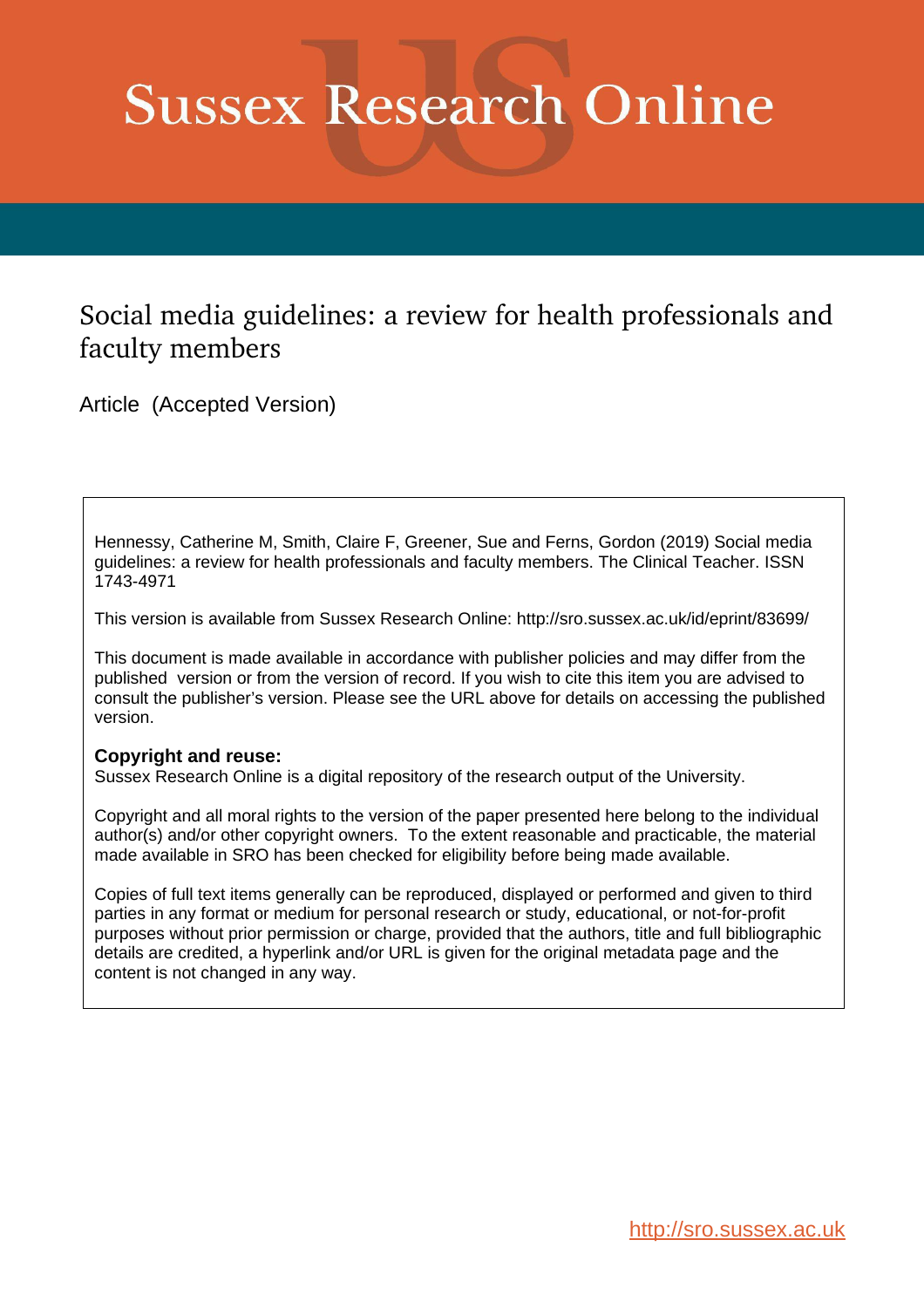#### **Social Media Guidelines: A Review for Health Professionals and Faculty**

Miss Catherine M. Hennessy, Dr. Claire F. Smith, Dr. Sue Greener, Prof. Gordon Ferns

#### **Summary**

**Background** The rising societal use of social media has encouraged health professionals to use social media in their professional activities, however this can be a daunting task particularly for those who are uncertain about the boundaries for the professional use of social media. This article summarises the guidelines provided by medical governing bodies on social media use and provides practical advice on how social media can be used, which is transferrable across the health professionals.

**Methods** Nine guidance documents published by medical governing bodies in major international Englishspeaking countries were reviewed and analysed to identify their key common messages.

**Findings** Five key themes were identified across all of the guidance documents as follows: maintain patient confidentiality, defamation is unacceptable, privacy cannot be guaranteed, responsibility to maintain public trust and lastly reasons to use social media.

**Conclusion** The guidelines predominantly focus on the risks of using social media. Whilst this is necessary, it is likely to inhibit the exploration of the potential uses of social media in healthcare education and practice. All of the guidance documents from governing bodies encourage the use of social media to engage with patients and to network with colleagues, however there is relatively little practical guidance on how to use social media as a health professional. This article offers some practical advice for faculty members who wish to run development sessions on how to use social media for professional purposes.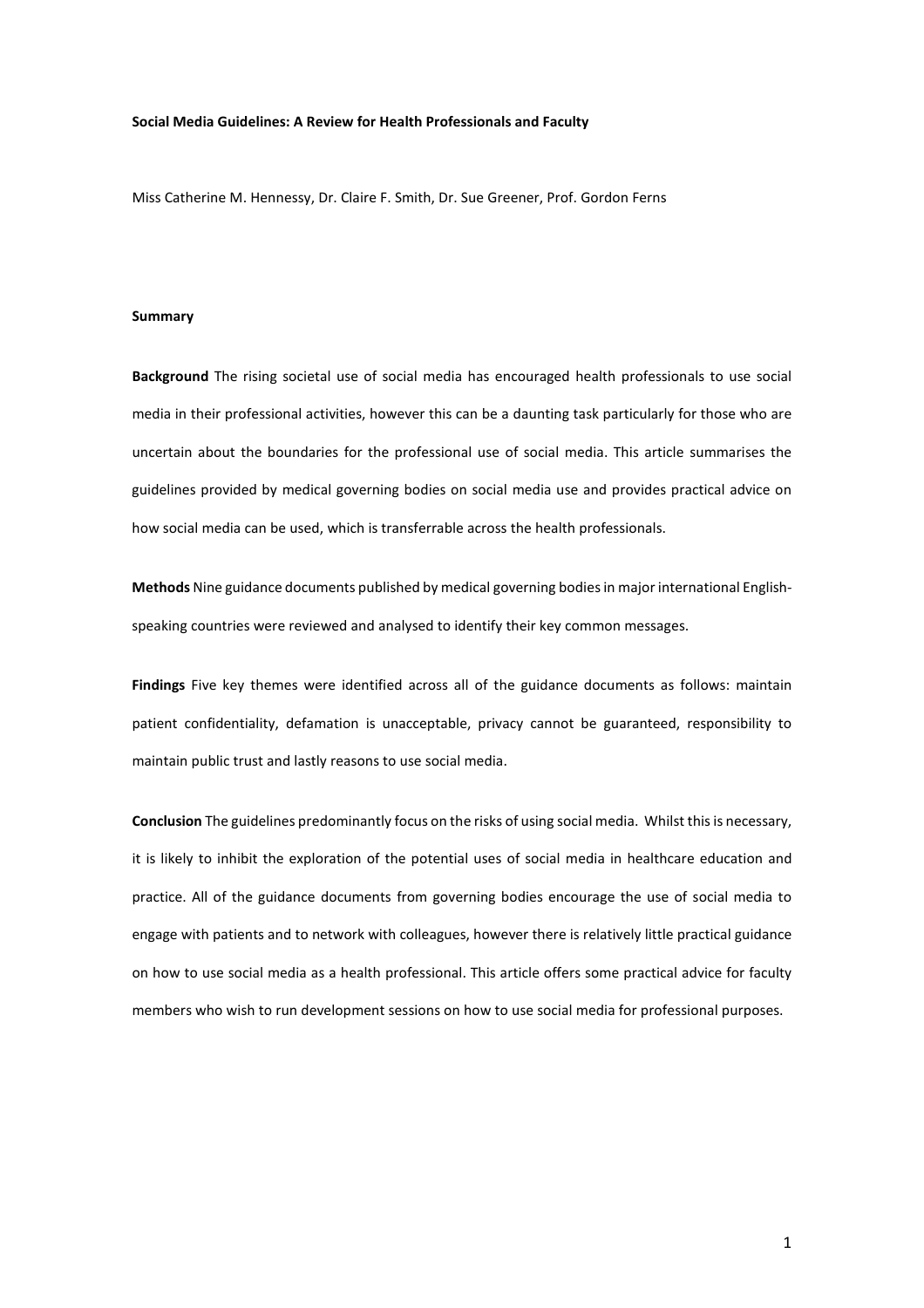#### **Background**

The increasing use of social media has been paralleled by the phenomenon of eHealth, defined by the World Health Organization as the "use of information and communication technologies (including social media) for health" and "is about improving the flow of information, through electronic means, to support the delivery of health services and the management of health systems" (1). Health professionals are being encouraged to use e-Health tools to engage with patients, particularly social media due to the ease of communication it offers and the broad online community that it allows users to reach (2). Some patients, known as "ePatients", are already taking advantage of social media to communicate with fellow patients to seek advice and support to enable better healthcare (3). One ePatient, Sara Riggare, who has had Parkinson's disease for several years described how ePatient groups enabled her to take more responsibility for her healthcare by learning from other patients experiences, using social media (4). ePatients also share healthcare information that they have vetted on social media, often via specifically created hashtags. An example of this is #WeAreNotWaiting used by patients with type 1 diabetes. Riggare describes how through researching and accessing online information and by engaging in ePatient fora, ePatients can become well informed about the management of their disease, which has been highlighted as an important aspect of future healthcare in the recently published long term strategy of the National Health Service (NHS) in the UK (5).

ePatients have called for health professionals to engage with them on social media acknowledging that "the results of mutual partnership with our healthcare providers are far better than if we don't collaborate" (4). Some health professionals have already started to incorporate social media into patient management for example a Facebook page has been used to help patients with diabetes manage their blood glucose levels (6). Facebook pages have also been suggested for patients who require weightmanagement to disseminate healthy recipes, local walking or running events, exercise programs and tips on how to keep blood pressure low (2).

Although some health professionals have reported seeing the potential of social media to improve communication and interaction with the public, many remain extremely wary of engaging with patients on social media due to the challenges and implications for professionalism (7). This wariness may be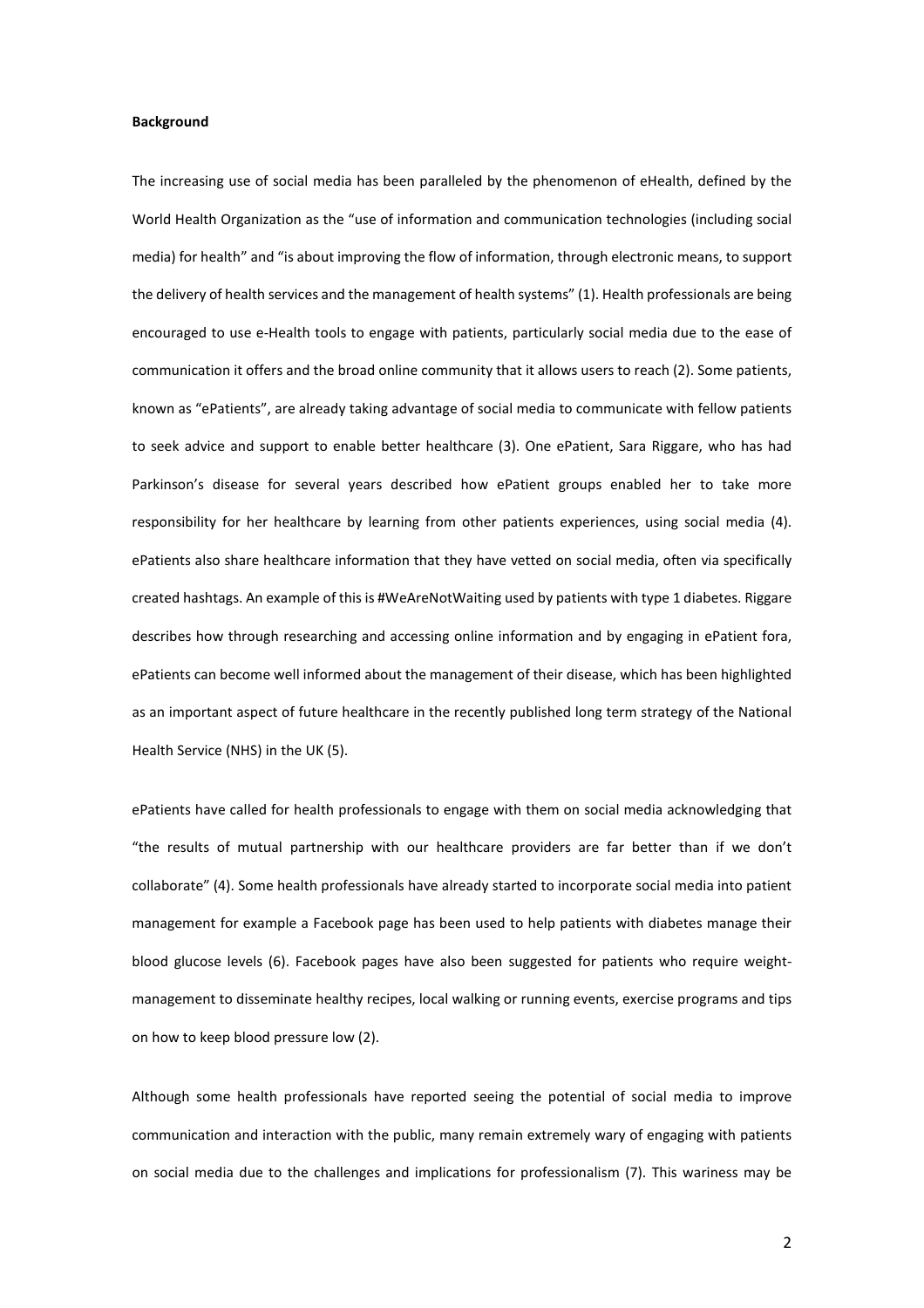justified given reports of doctors in the USA (8) and UK (9) having their licence to practise suspended and even revoked by regulatory bodies, due to unprofessional behaviour on social media.

Recognising that for many health professionals social media is already part of their routine working lives, several governing bodies have published guidelines recommending how social media should be used. Some of the challenges that health professionals, educators and students face when using social media are summarised in Box 1, which have been drawn from the guidelines.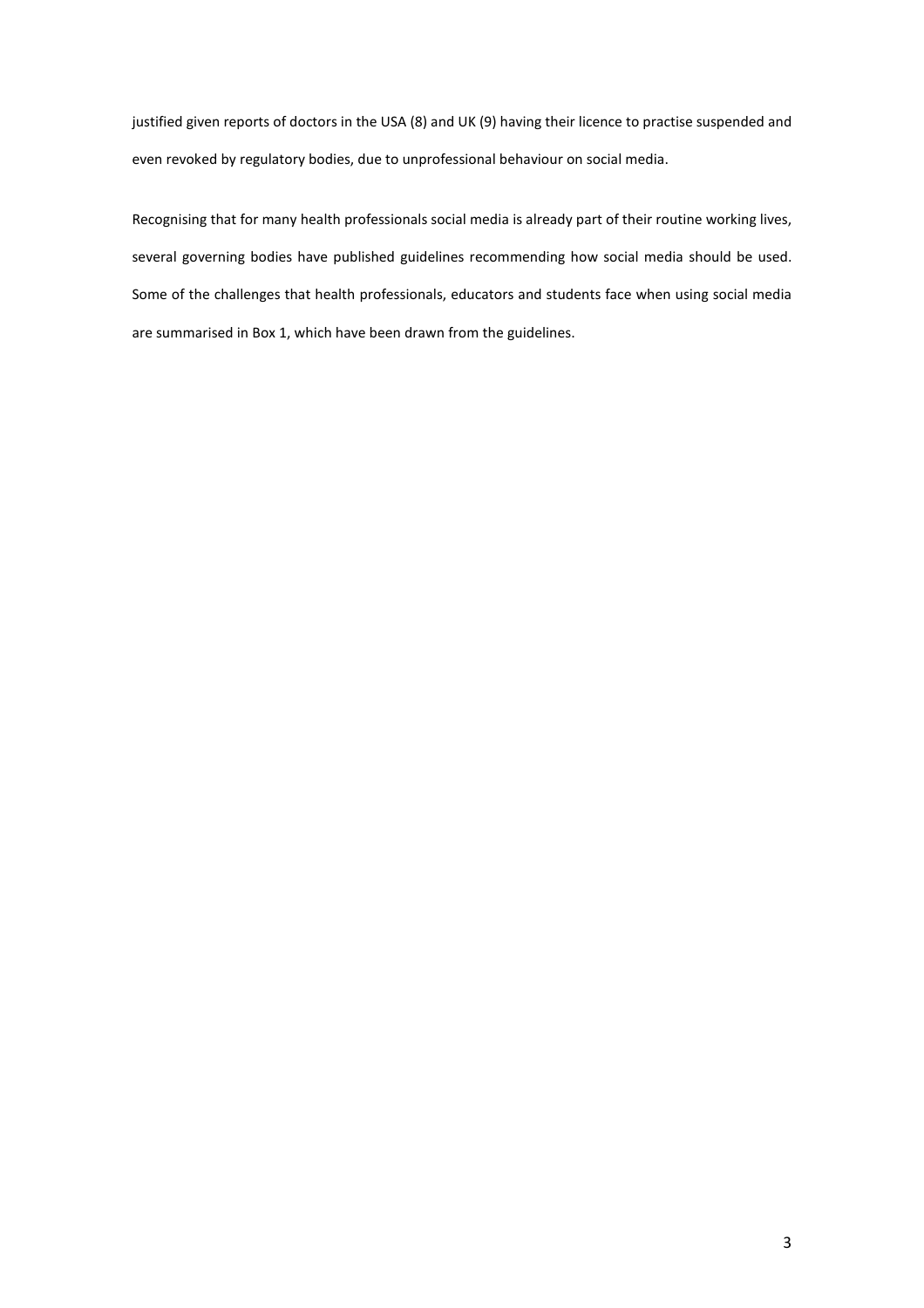## **Box 1. Challenges of using social media**

| Posting inappropriate content: | Students and novice social media users may not understand the         |
|--------------------------------|-----------------------------------------------------------------------|
|                                | impact that posts containing offensive text or photos can have on     |
|                                | themselves or the health profession, for example posts suggesting     |
|                                | excessive alcohol use, illegal drug use and sexual content (10).      |
|                                | Educators could advise students to not post anything on social        |
|                                | media that they would not say in person to their grandparents!        |
| <b>Blurred boundaries:</b>     | Students and novice users may also not realise that social media      |
|                                | allows several groups of individuals such as friends, family,         |
|                                | lecturers, senior colleagues and patients to access their social      |
|                                | media. The boundaries between one's private life and professional     |
|                                | or educational life can become blurred (11,12,13). Educators should   |
|                                | advise students that they need to consider that their online          |
|                                | audience may range from their personal friends to senior colleagues   |
|                                | and patients and therefore they need to consider how they wish to     |
|                                | portray themselves.                                                   |
| Sharing patient information:   | Social media is often used to share news from one's daily life and so |
|                                | it is understandable that students may, in a state of excitement,     |
|                                | accidently post information about a patient while on placement        |
|                                | (14). Educators must make clear to students that posting any          |
|                                | information that identifies the patient breaches the confidentiality  |
|                                | and privacy of the patients and must not be posted. Educators         |
|                                | should remind students that they are representing the profession      |
|                                | and any breaching of patient confidentiality reflects extremely badly |
|                                | on the health profession.                                             |
| Lack of control:               | The reach of a social media post is unpredictable and depending on    |
|                                | privacy settings can be completely out of one's control (10,15). For  |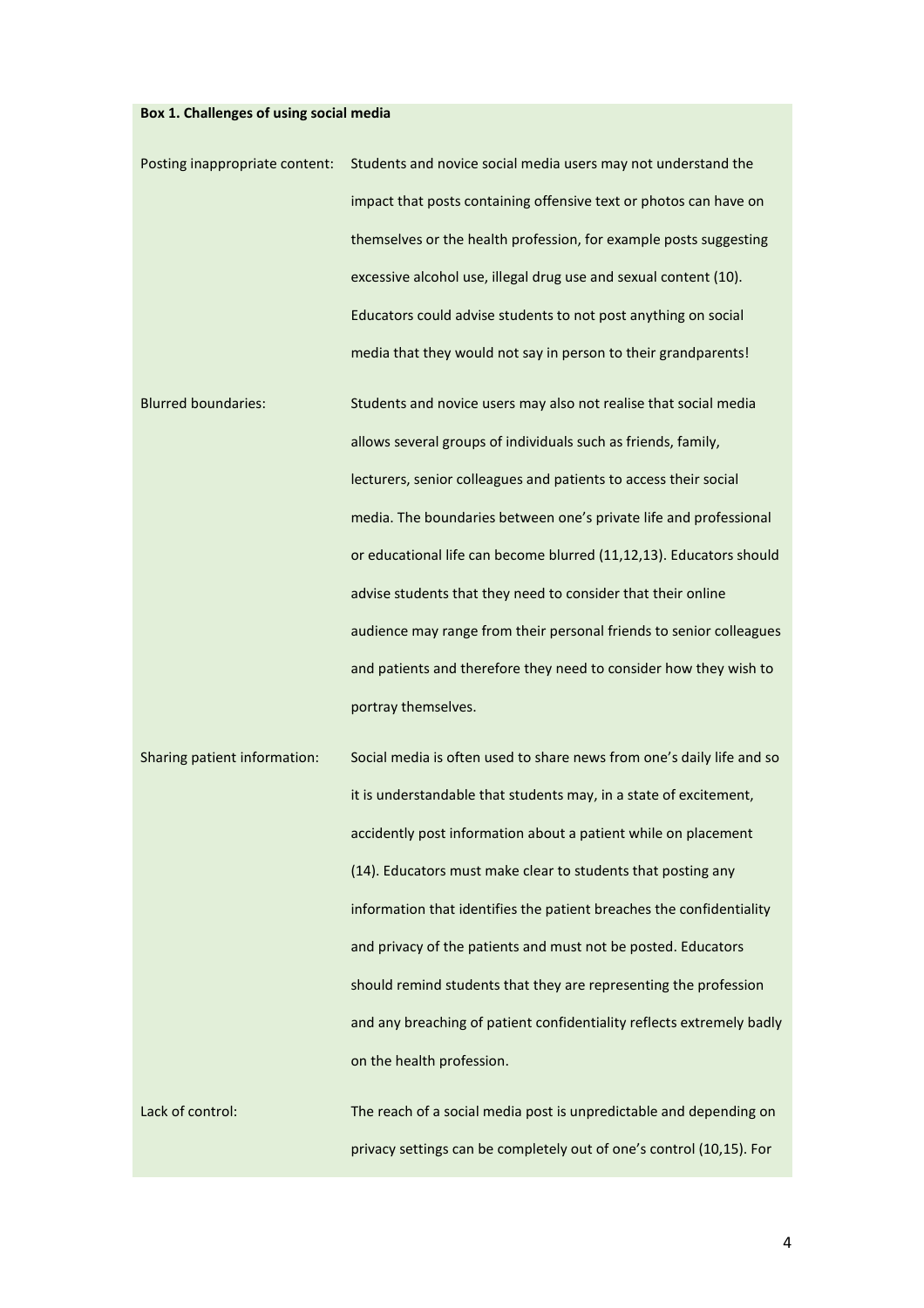example, Twitter is a public platform meaning that a tweet has the potential to reach any other Twitter user worldwide. Educators should make it clear to students that posts can have much further reach than anticipated. Educators should encourage students to set any accounts which they wish to use for non-professional reasons to private. Students should be reminded to perform regular Google or social media searches on themselves to ensure that their social media footprint maintains professionalism standards.

This paper summarises and aims to give meaning to the guidelines, to help health professionals use social media more effectively.

#### **Methods**

Nine guidance documents published by medical governing bodies in major international English-speaking countries were reviewed (see Table 1). Thematic analysis was conducted on the documents which involved: reading each document three times, coding key words or phrases, categorizing codes into subthemes and condensing subthemes into broader common themes.

*Table 1 The governing bodies and their respective guidance documents analysed.* 

| <b>Governing body</b>                  | Document name                                                  |
|----------------------------------------|----------------------------------------------------------------|
| Australian Medical Association and New | Social Media and the Medical Profession (2010) (10)            |
| <b>Zealand Medical Association</b>     |                                                                |
|                                        |                                                                |
| <b>British Medical Association</b>     | Social media: Practical guidance and best practice (2018) (11) |
|                                        | Social media, ethics and professionalism (2018) (12)           |
|                                        |                                                                |
| General Medical Council (UK)           | Doctor's Use of Social Media (2013) (13)                       |
|                                        |                                                                |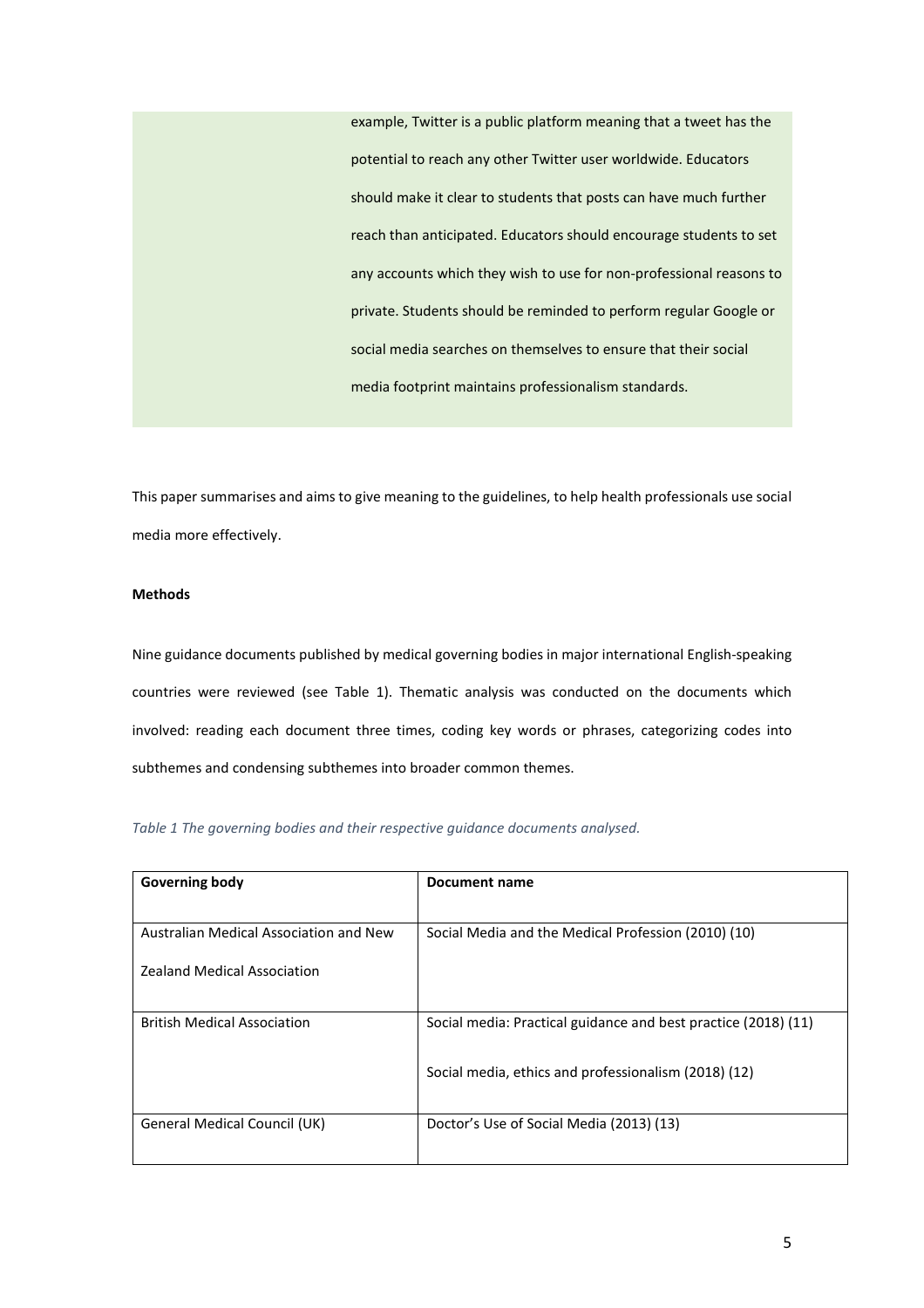| <b>Canadian Federation of Medical Students</b> | Guide to Medial Professionalism: Recommendations for Social       |
|------------------------------------------------|-------------------------------------------------------------------|
|                                                | Media (2013) (14)                                                 |
| American College of Physicians                 | Online Medical Professionalism: Patient and Public Relationships: |
|                                                | Policy Statement from the American College of Physicians and      |
|                                                | the Federation of State Medical Boards (2013) (15)                |
| Federation of State Medical Boards (USA)       | Model Guidelines for the Appropriate Use of Social Media and      |
|                                                | Social Networking in Medical Practice (2012) (16)                 |
| <b>American Medical Association</b>            | Professionalism Guidelines for Social Media Use: A Starting Point |
|                                                | (2015)(17)                                                        |
| <b>Canadian Medical Association</b>            | Social Media and Canadian Physicians: Issues and Rules of         |
|                                                | Engagement (2011) (18)                                            |

#### **Findings**

Figure 1 illustrates the five common themes that were identified in each of the guidance documents and the sub-themes which contribute to each theme. Not all documents contain each sub-theme (as indicated in Figure 1), which may reflect the level of weight associated with each sub-theme by the respective governing body.

Four of the five themes relate to warnings about the potential risks of using social media as a health professional and this is likely to engender a more guarded, rather than an expansive approach to social media use. The final theme explores the potential benefits of using social media. Whilst this message is contained within all the guidance documents, it is subdued. For those who turn to the guidelines in the hope of gaining practical advice on how to use social media, they will most likely be disappointed. In the next section we have attempted to give meaning to the guideline themes to help health professionals proactively contribute to social media, and this forms the basis of the suggested tasks in Box 2, which we envisage could form part of a faculty or interprofessional training session.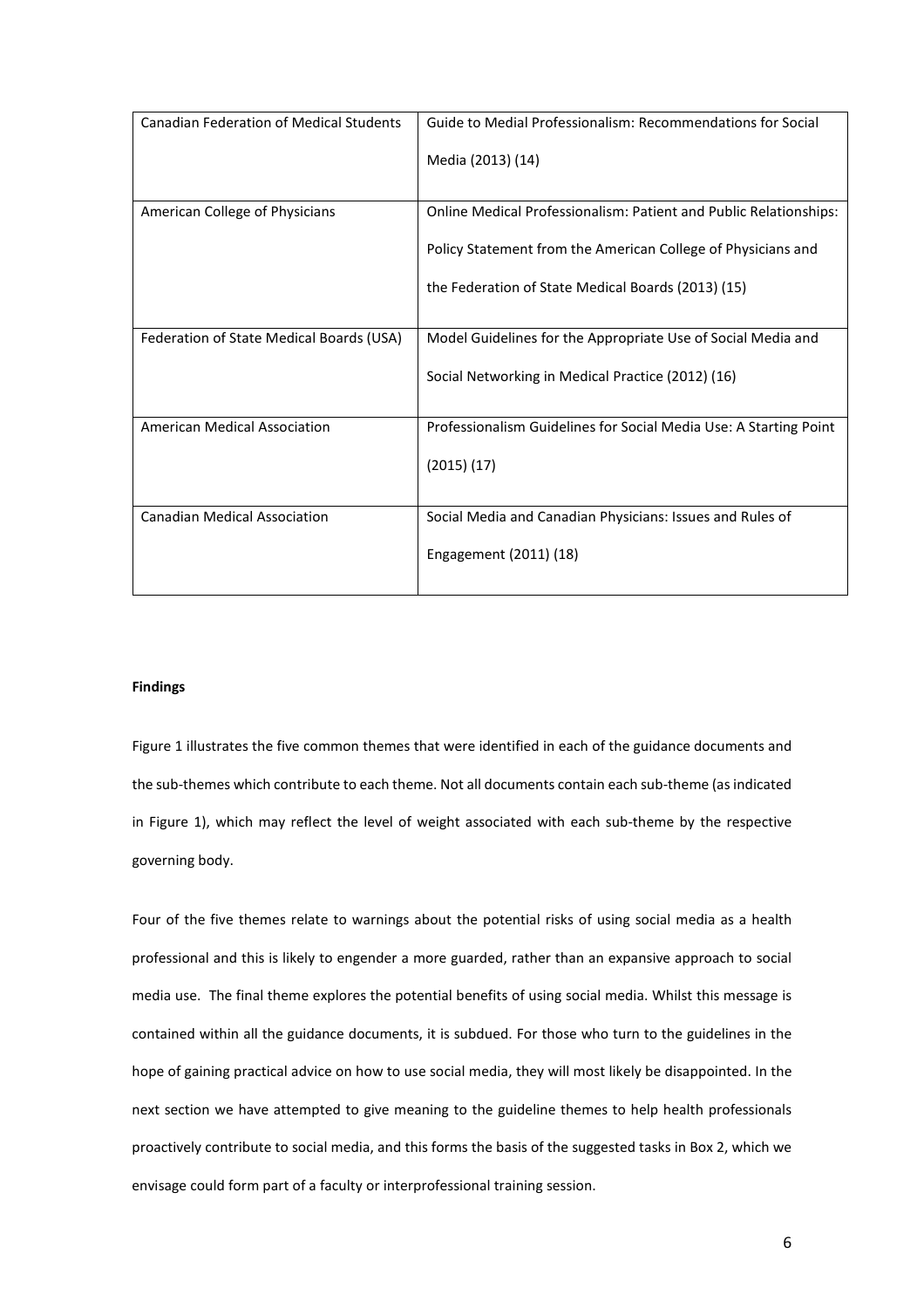

*Figure 1 Themes and subthemes identified in the guidance documents on professional social media use.*

#### **What do the guidelines mean in practice?**

Maintaining patient confidentiality does not mean that social media cannot be used to share learning from patient cases. One of the advantages of social media is that it allows health professionals to share knowledge with colleagues and patients, which should include educational patient cases. With care, patient identity can be kept confidential by deliberately changing details such as gender, age, or by being non-specific about the date of consultation, and perhaps the anatomical site of the ailment (19). Six of the nine documents recommend that signed consent is obtained from the patient despite anonymization, and we suggest that this is particularly important if the case includes images of the patient's ailment, that may increase the likelihood of the patient being identified.

Defamation is clearly unacceptable whether it be of patients, colleagues or products. Time should be taken to reflect on how and why a health professional intends to use social media and the online presence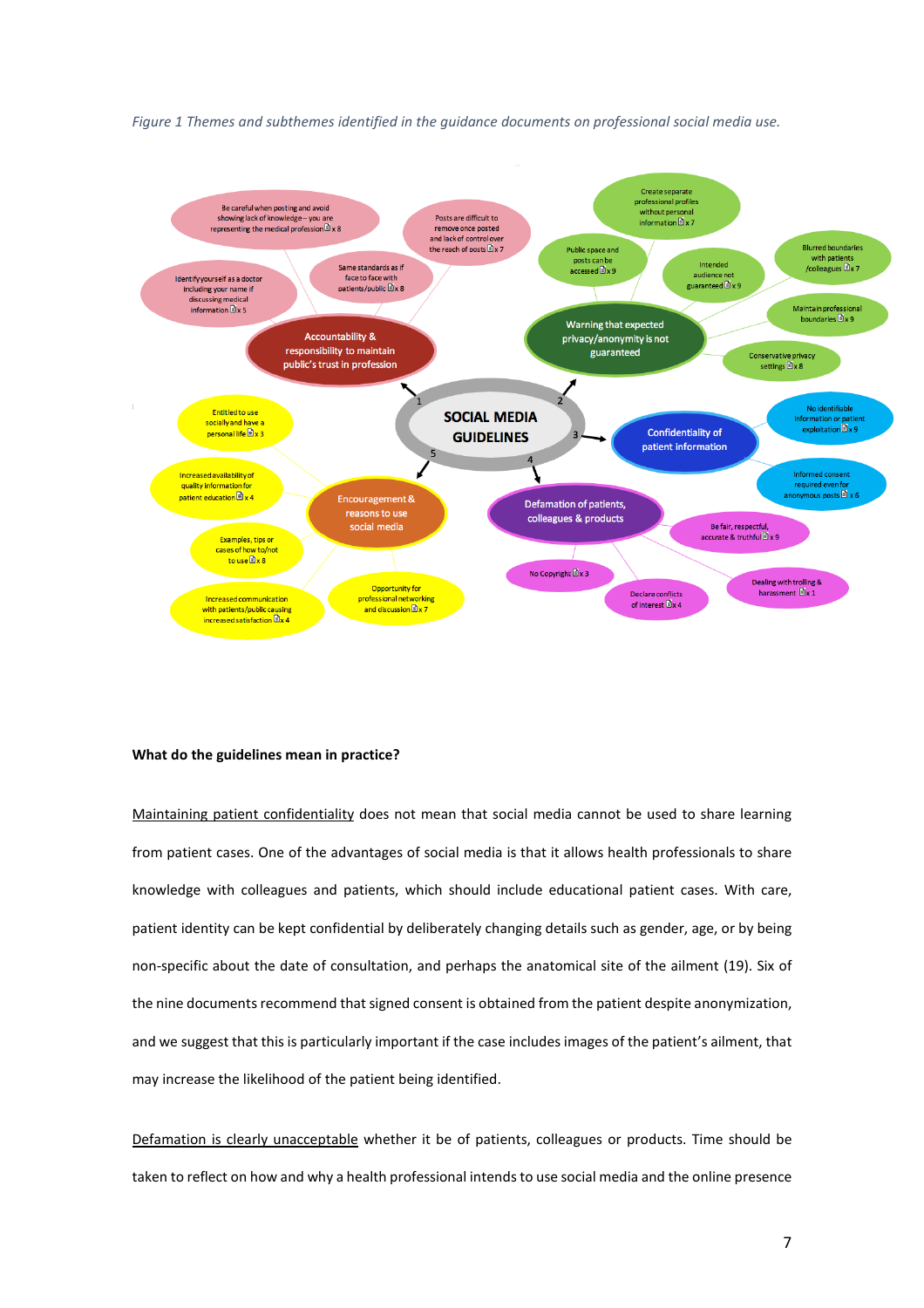or identity they are conveying. Consider your preference for who you would like to follow you on social media or who you would like to be allowed to follow. If you post frequently about research, you are likely to attract more research active colleagues. The online identity of a health professional is often the first impression made to patients, colleagues and organisations and this should be a consideration when developing a social media profile, including the profile picture. Any affiliations, or conflicts of interest should be clearly stated in the profile so that the online audience is aware of factors which may influence postings.

Privacy cannot be guaranteed on social media, and so to ensure privacy the guidelines recommend that health professionals set up separate personal and professional social media accounts using conservative privacy settings. However, having a private professional account will limit the reach of posts and the ability to share health related information and openly communicate with colleagues. For professional Twitter and Instagram accounts, it may be worthwhile keeping them public and deciding to use these spaces in the same way as if disseminating health related information at a public event. However, health professionals might want to keep some social media accounts private and the privacy settings should be tested by conducting regular checks as follows: ask a trusted colleague who is not a "friend" or "follower" (to replicate a random member of the public) to perform a Google search of you (probably using your name) to ascertain what access they have to your social media profiles and information. This can be an extremely informative practical exercise to ensure the privacy settings are appropriate.

Responsibility to maintain the public's trust – although maintenance of a high reputation is a primary concern for the governing bodies, this should not inhibit health professionals engaging in a dialogue to improve their understanding of work related issues. It is probably inappropriate for a health professional to reveal that a lack of knowledge may have led to poor patient management. However, if for example a doctor tweets asking for information about breast cancer support following surgery they are likely to receive useful information, including perhaps what patient support can be provided by local voluntary cancer support groups. Whilst some may argue that the doctor should have been aware of this support, it illustrates how a doctor, like any other health professional, may explore other avenues of support to offer patients, and demonstrates continued learning and information gathering. Furthermore, health

8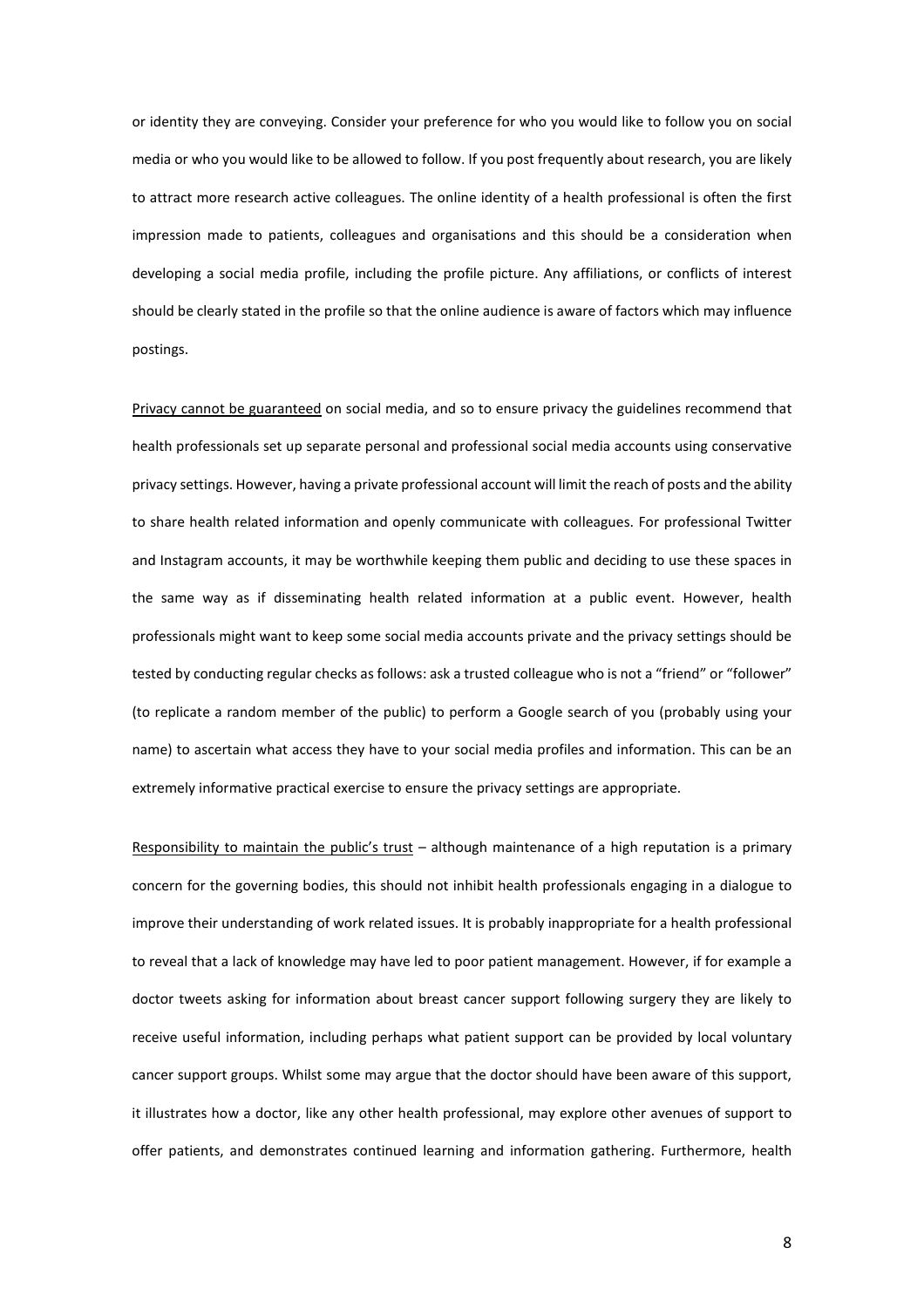professionals should feel that they can start a discussion about healthcare issues on social media, and the guidelines indicate that social media can be used as a conduit to implement change.

Reasons to use - the guidelines acknowledge and encourage health professionals to use social media for benefits such as networking with colleagues, sharing and discussing latest best practice, however there is a lack of practical examples and ideas for how health professionals are using social media. One research article entitled "#colorectalsurgery" (20) gives an account of how this Twitter hashtag allowed international colorectal surgeons to form a community of practice and share their experiences of using different surgical techniques. Posting publications on social media is frequently used by academics and health professionals alike – sharing research data on social media including a weblink to access the full article (where publication rules allow), as a way of increasing the reach and readability of the research which may lead to increased citations. Contributing to event hashtags such as conferences or public events is another way health professionals can engage with social media, for example, tweeting a picture beside a poster you are presenting or catching up with colleagues and including the conference hashtag in your tweet, enhances your professional profile and could lead to future collaborations if viewers of the hashtag identify with the message of your tweet.

#### **Conclusion**

Guidelines from governing bodies have predominantly focused on the risks of using social media, which although necessary, may inhibit productive experimentation with social media. Health professionals from the same ward or team could consider setting up a Facebook page containing relevant health information, for patients to access. Health professionals might also consider opening a Twitter account to facilitate transfer of information on professional news and network with colleagues. As social media begins to have an impact on healthcare, we encourage health professionals to develop their social media skills and strive to become eProfessionals!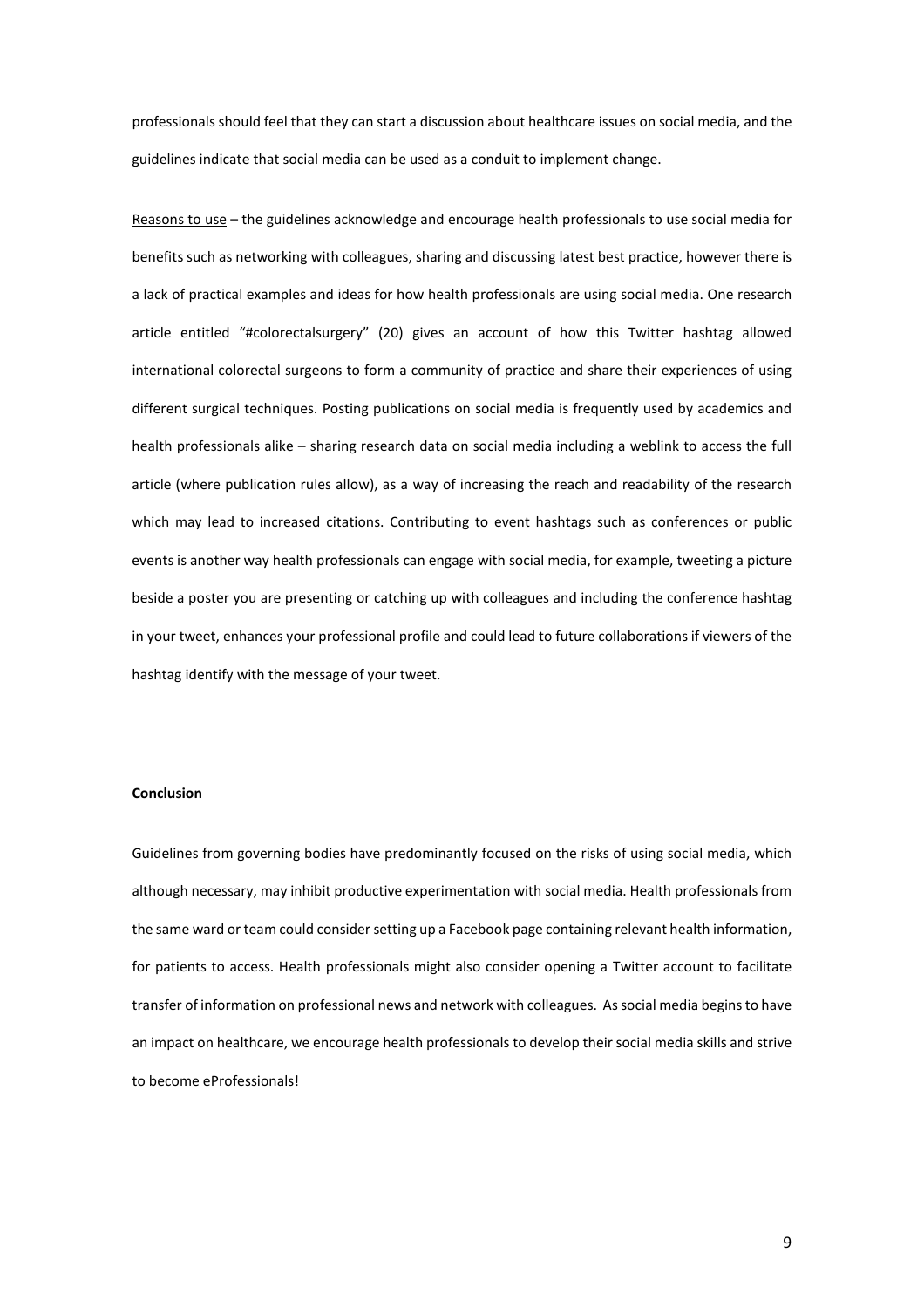#### **Box 2. Suggested task for a training session on the use of social media**

- Open a professional Twitter account using your work email
- Decide on how you want to use it and consider the online identity you want to convey
- Design your profile
	- o Chose a profile picture (perhaps to represent your work environment)
	- o use your full name especially if going to be discussing healthcare
	- o identify yourself as a health professional and specify your occupation the public will consider this when reading your posts
	- o name your employer but state "views are my own" to concisely acknowledge that your posts do not necessarily reflect the views of your employer
	- o state any conflicts of interest
	- o option to include personal information or interests such as "dad" "baker" "coffee lover"
- Decide on your privacy settings for Twitter it might be easiest to have a public account to start with to allow others to follow you more easily.
- Explore and build your network by searching for relevant colleagues or associations in the search bar – try following relevant colleagues with similar research/work interests, you can always unfollow them!
- Post about a health related topic based on a recent publication you've read
- Follow a clinical education conference hashtag of choice
- Once social media profiles have been set up and used, conduct a peer observation exercise of each other's social media accounts – this is to test the privacy settings and content visible to the public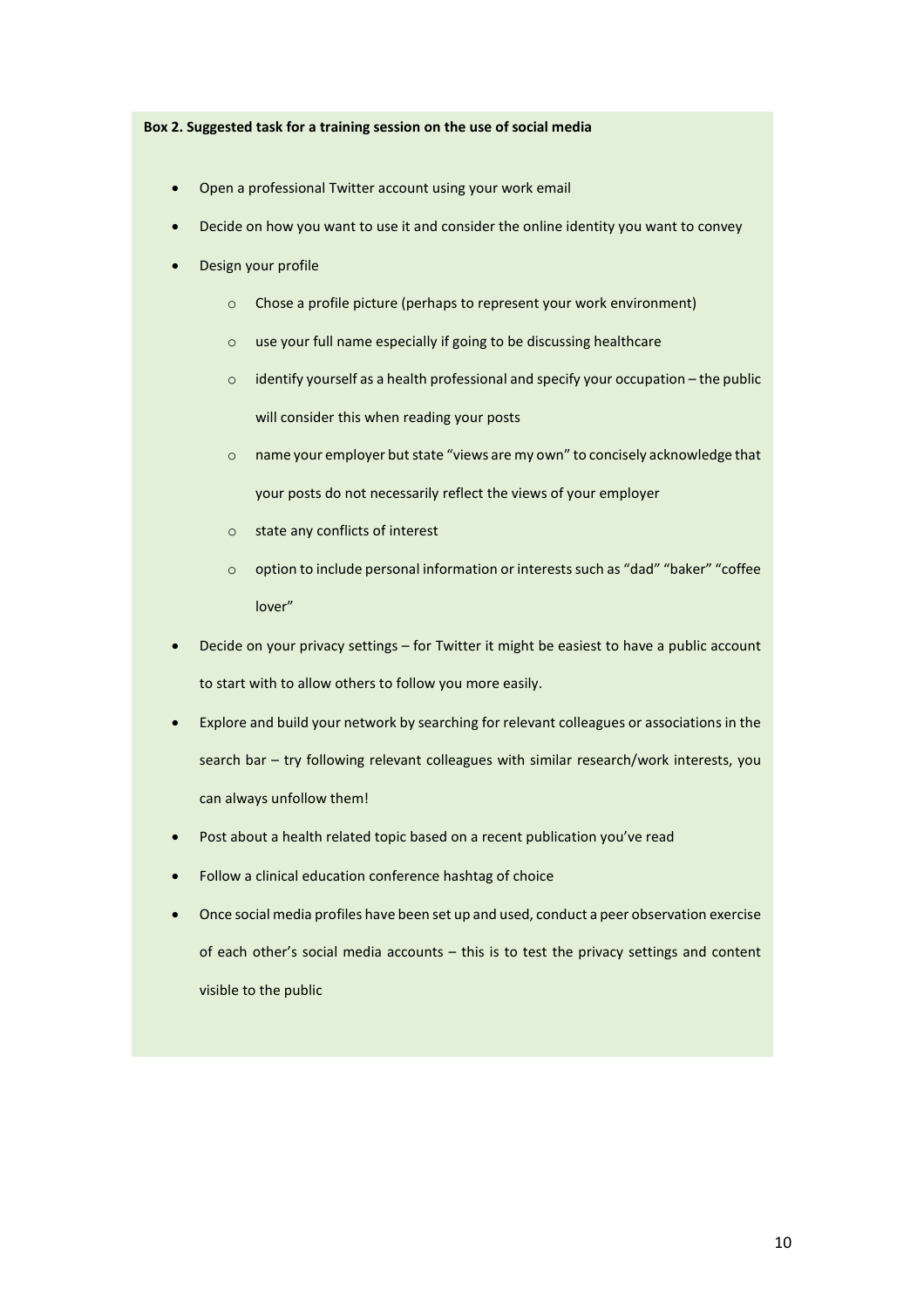#### **References**

- 1. World Health Organisation. National eHealth Strategy Toolkit. 2018. Available from: https://www.who.int/ehealth/publications/overview.pdf?ua=1. Accessed: 04/02/19.
- 2. George D, Rovnial L, Kraschnewski J. Dangers and Opportunities for Social Media in Medicine. Clin Obstet Gynecol. 2013;56(3):1–10.
- 3. Ferguson T, Frydman G. The First Generation of E-Patients. Br Med J. 2004;328(May):1148–9.
- 4. Riggare S. E-Patients Hold Key to the Future of Healthcare. 2018;846(February):10–1.
- 5. National Health Service. The NHS Long Term Plan.2019. Available from:

[https://www.longtermplan.nhs.uk/wp-content/uploads/2019/01/nhs-long-term-plan.pdf.](https://www.longtermplan.nhs.uk/wp-content/uploads/2019/01/nhs-long-term-plan.pdf) Accessed: 10/03/19.

- 6. Petrovski G, Zivkovic M. Are We Ready to Treat Our Diabetes Patients Using Social Media? Yes, We Are. Journal of Diabetes Science and Technology. 2019;13(2):171-5
- 7. Modahl M, Tompsett L, Moorhead T. Doctors, Patients & Social Media. QuantiaMD. 2011. Available from: http://www.quantiamd.com/q-qcp/doctorspatientsocialmedia.pdf. Accessed: 04/02/19.
- 8. Greysen SR, Chretien KC, Kind T, Young A, Gross CP. Physician Violations of Online Professionalism and Disciplinary Actions: A National Survey of State Medical Boards. J Am Med Assoc. 2012;307(11):1141–2.
- 9. Rimmer A. Doctors' Use of Facebook, Twitter and Whatsapp is the Focus of 28 GMC Investigations. Br Med J. 2017;358.
- 10. Mansfield S, Perry A, Morrison S, Stephens H, Wang SH, Bonning M, Olver R, Withers A. Social Media and the Medical Profession: A Guide to Online Professionalism for Medical Practitioners and Medical Students. Australian and New Zealand Medical Associations. 2010. Available from: https://ama.com.au/system/tdf/documents/Social\_Media\_and\_the\_Medical\_Profession\_FINA L\_with\_links\_0.pdf?file=1&type=node&id=35198. Accessed: 04/02/19.
- 11. British Medical Association. Social Media: Practical Guidance and Best Practice. 2018. Available from: https://www.bma.org.uk/advice/employment/ethics/social-media-guidance-for-doctors. Accessed: 04/02/19.